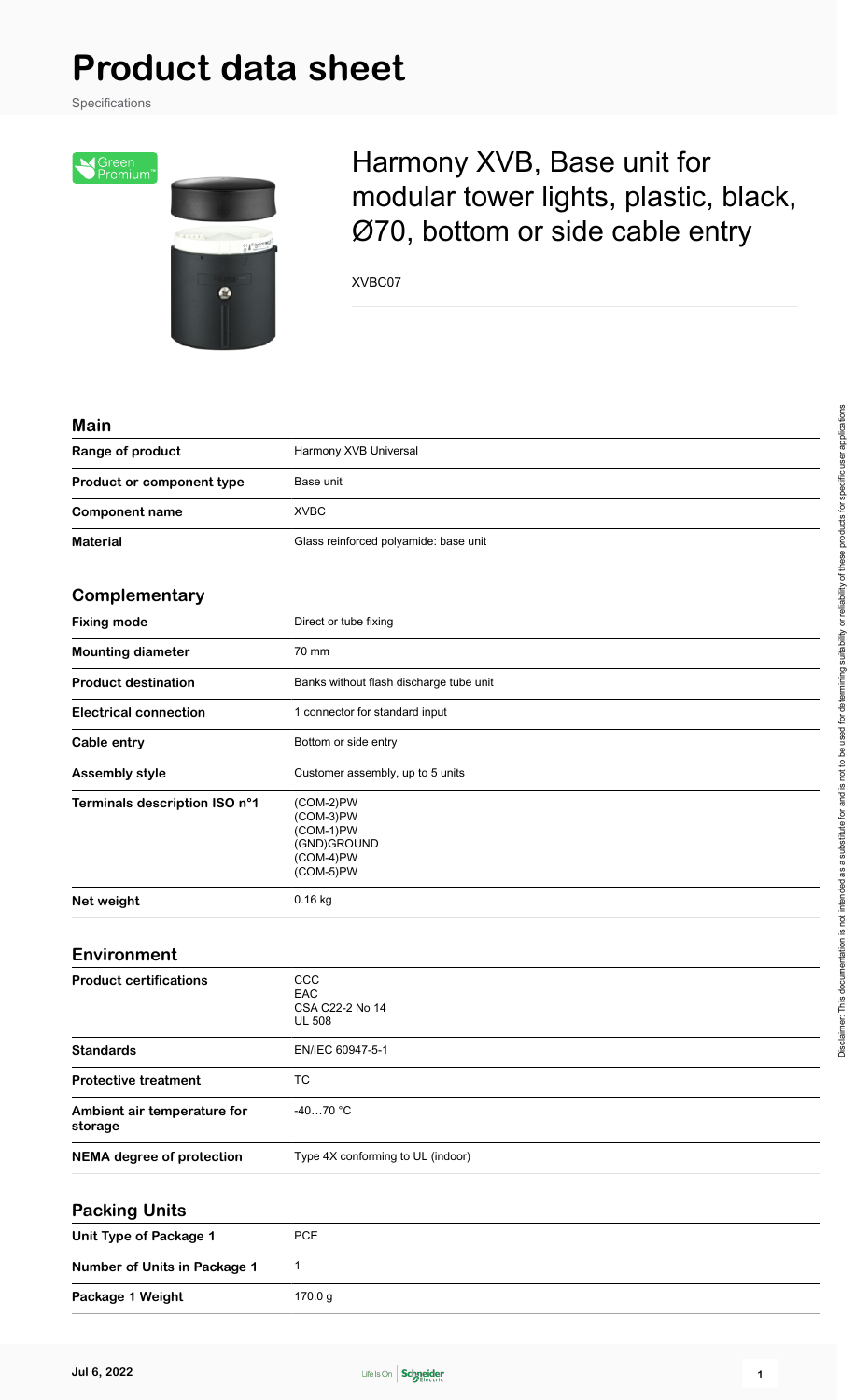| Package 1 Height                    | $10 \text{ cm}$                                                                          |
|-------------------------------------|------------------------------------------------------------------------------------------|
| Package 1 width                     | $12 \text{ cm}$                                                                          |
| Package 1 Length                    | 10 cm                                                                                    |
| <b>Unit Type of Package 2</b>       | P06                                                                                      |
| <b>Number of Units in Package 2</b> | 144                                                                                      |
| Package 2 Weight                    | 36.5 kg                                                                                  |
| Package 2 Height                    | 45 cm                                                                                    |
| Package 2 width                     | 60 cm                                                                                    |
| Package 2 Length                    | 80 cm                                                                                    |
| Unit Type of Package 3              | S03                                                                                      |
| <b>Number of Units in Package 3</b> | 36                                                                                       |
| Package 3 Weight                    | 7.0 kg                                                                                   |
| Package 3 Height                    | 30 cm                                                                                    |
| Package 3 width                     | 30 cm                                                                                    |
| Package 3 Length                    | 40 cm                                                                                    |
| <b>Offer Sustainability</b>         |                                                                                          |
| Sustainable offer status            | Green Premium product                                                                    |
| <b>REACh Regulation</b>             | <b>REACh Declaration</b>                                                                 |
| <b>EU RoHS Directive</b>            | Pro-active compliance (Product out of EU RoHS legal scope)<br><b>EU RoHS Declaration</b> |
| <b>Mercury free</b>                 | Yes                                                                                      |
| RoHS exemption information          | <b>Yes</b>                                                                               |
| China PoHS Poquiation               | China Del IC declaration                                                                 |

| <b>China RoHS Regulation</b>    | <b>China RoHS declaration</b>                                                                                                                                                                                                                         |  |  |
|---------------------------------|-------------------------------------------------------------------------------------------------------------------------------------------------------------------------------------------------------------------------------------------------------|--|--|
| <b>Environmental Disclosure</b> | <b>Product Environmental Profile</b>                                                                                                                                                                                                                  |  |  |
| <b>WEEE</b>                     | The product must be disposed on European Union markets following specific waste collection and<br>never end up in rubbish bins                                                                                                                        |  |  |
| California proposition 65       | WARNING: This product can expose you to chemicals including: Lead and lead compounds, which is<br>known to the State of California to cause cancer and birth defects or other reproductive harm. For more<br>information go to www.P65Warnings.ca.gov |  |  |

## **Contractual warranty**

**Warranty** 18 months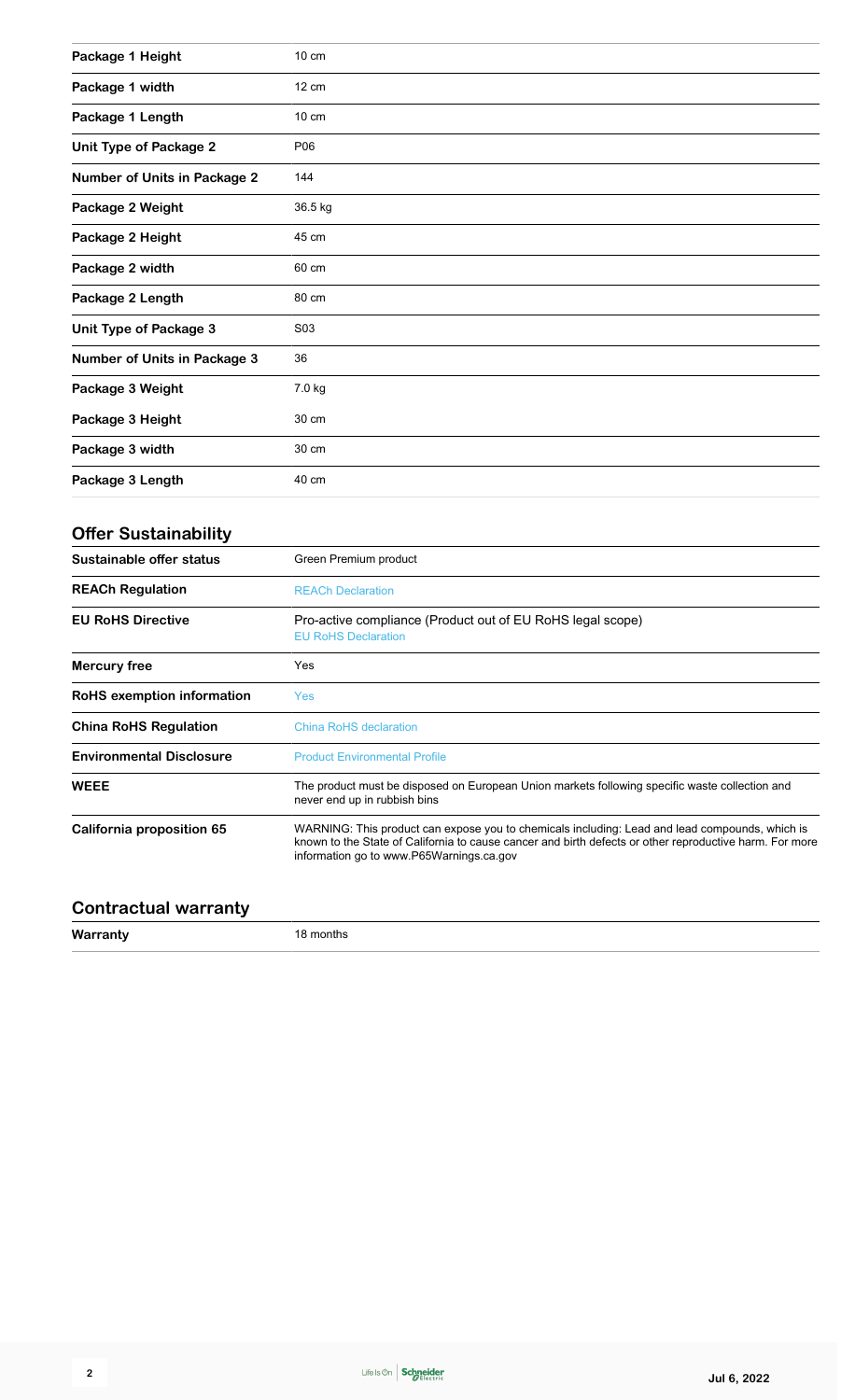**XVBC07**

Dimensions Drawings

### **Indicator Bank with "Flash" Discharge Tube Unit**

### **Dimensions**

Below drawing shows the minimum configuration of the product. Select the number of stages according to the product characteristics in order to get **b** dimension.



(1) Base unit<br>
(2) Illuminate<br>
(3) "Flash" ur **(2)** Illuminated or audible signalling unit XVBC•••, to be ordered separately

**(3)** "Flash" unit XVBC•••, to be ordered separately

| Number of illuminated or audible signalling units other than "flash" tube | b in mm | b in in. |
|---------------------------------------------------------------------------|---------|----------|
|                                                                           | 295     | 11.61    |
| 12                                                                        | 358     | 14.09    |
| 13                                                                        | 421 ا   | 16.57    |
| 14                                                                        | 484     | 19.06    |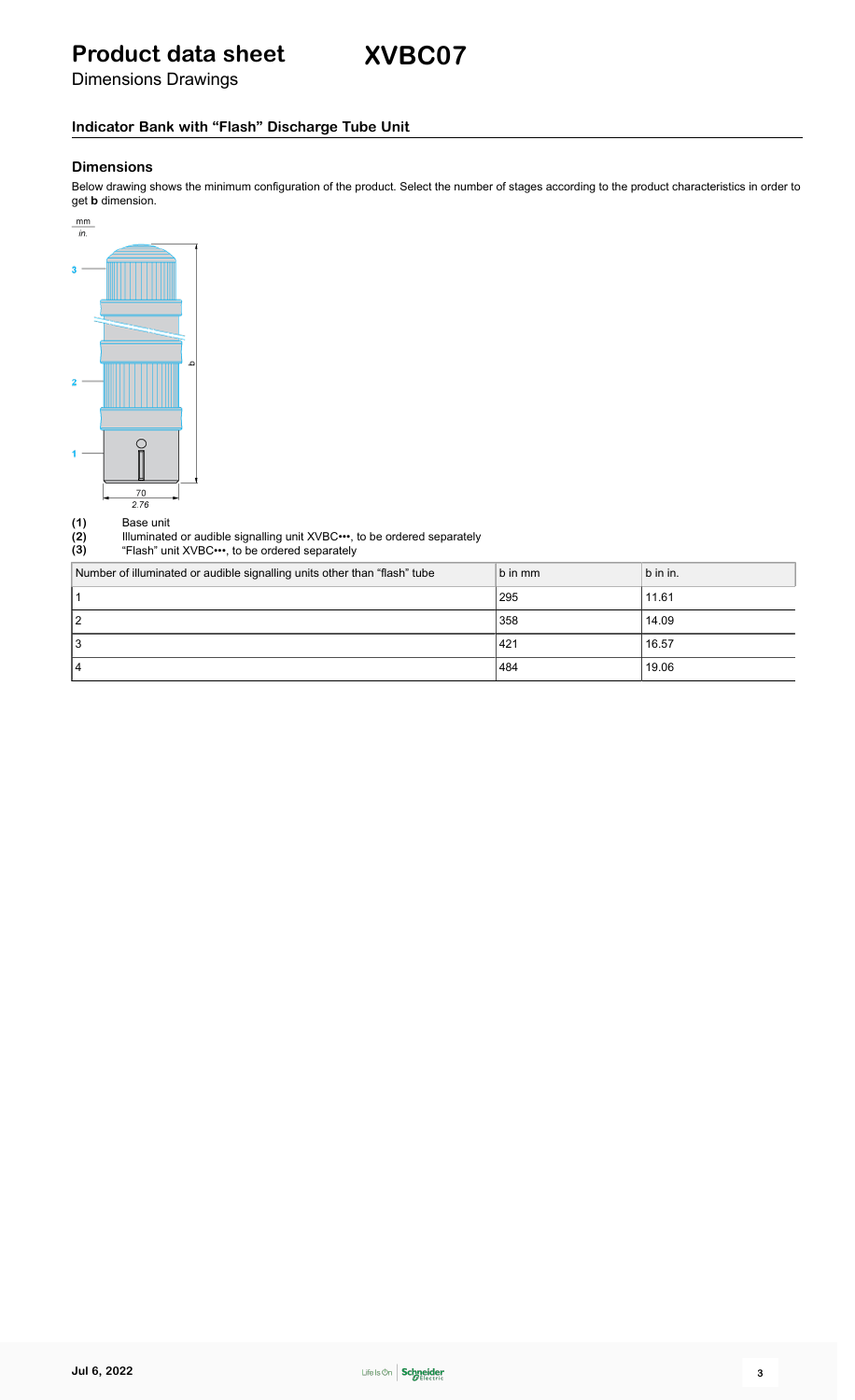**XVBC07**

Mounting and Clearance

### **Base Unit for Indicator Banks**

### **Panel Cut-out for Direct Fixing**